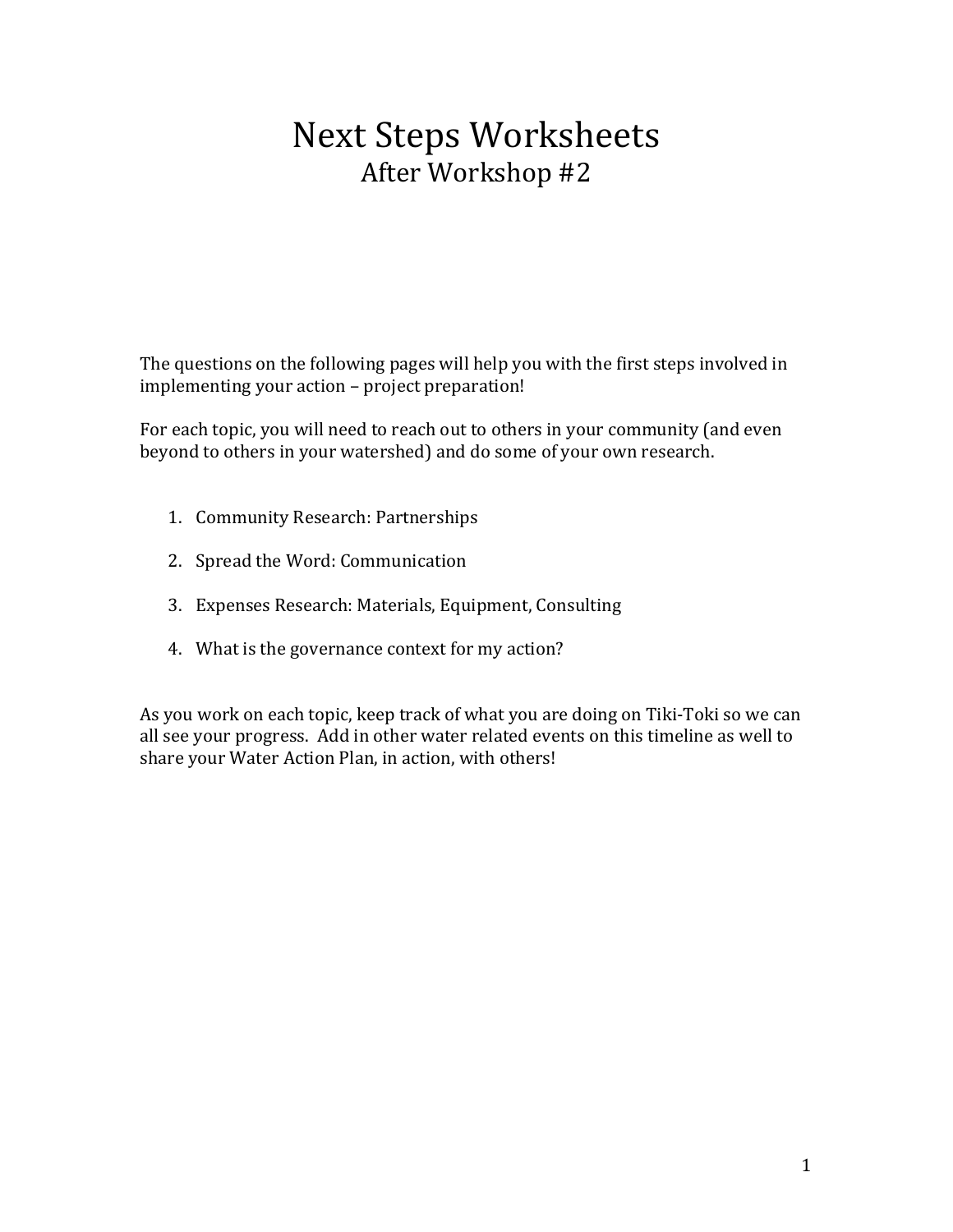# **Community Research: Partnerships**

Before you get too far into your project, check and see if anything else if going on that is similar or related to what you have planned? You don't want to duplicate something already going on – and you do want to partner and build on existing work and momentum where you can.

What is your community's vision of the future? There may be one that was created as part of a comprehensive community planning, or a land use planning project. How does this connect to your action?

Start by asking these people...

- The Chief and Councilor with a related portfolio (e.g. environment, lands, water, health)
- The school principal
- The youth coordinator

Depending on what you are doing for your water action, you will also want to check in with these people:

- The Environment and/or Lands Department
- The Economic Development Department
- The Housing Department

#### Based on your research:

1. Who are potential community partners?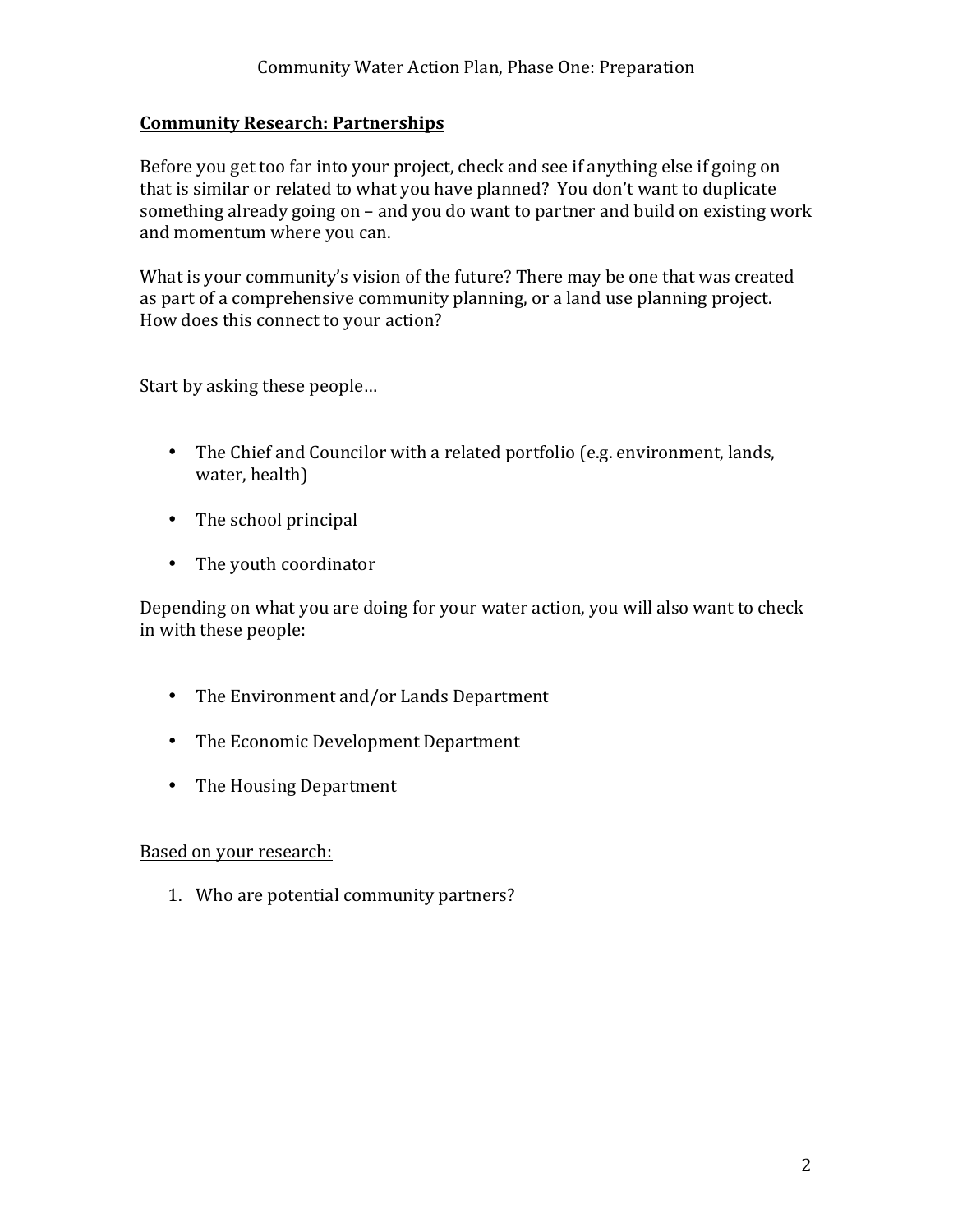#### Community Water Action Plan, Phase One: Preparation

- 2. Are there resources you can share (e.g. people, equipment, funding, etc.)?
- 3. If you are doing any community meetings or events, could you put something on together?

4. Are there any changes you need to make to your project to reflect what you've learned? Anything that would make what you are doing a better fit for community needs and priorities?

5. How is what you are planning connected to achieving this community vision (if you have one)?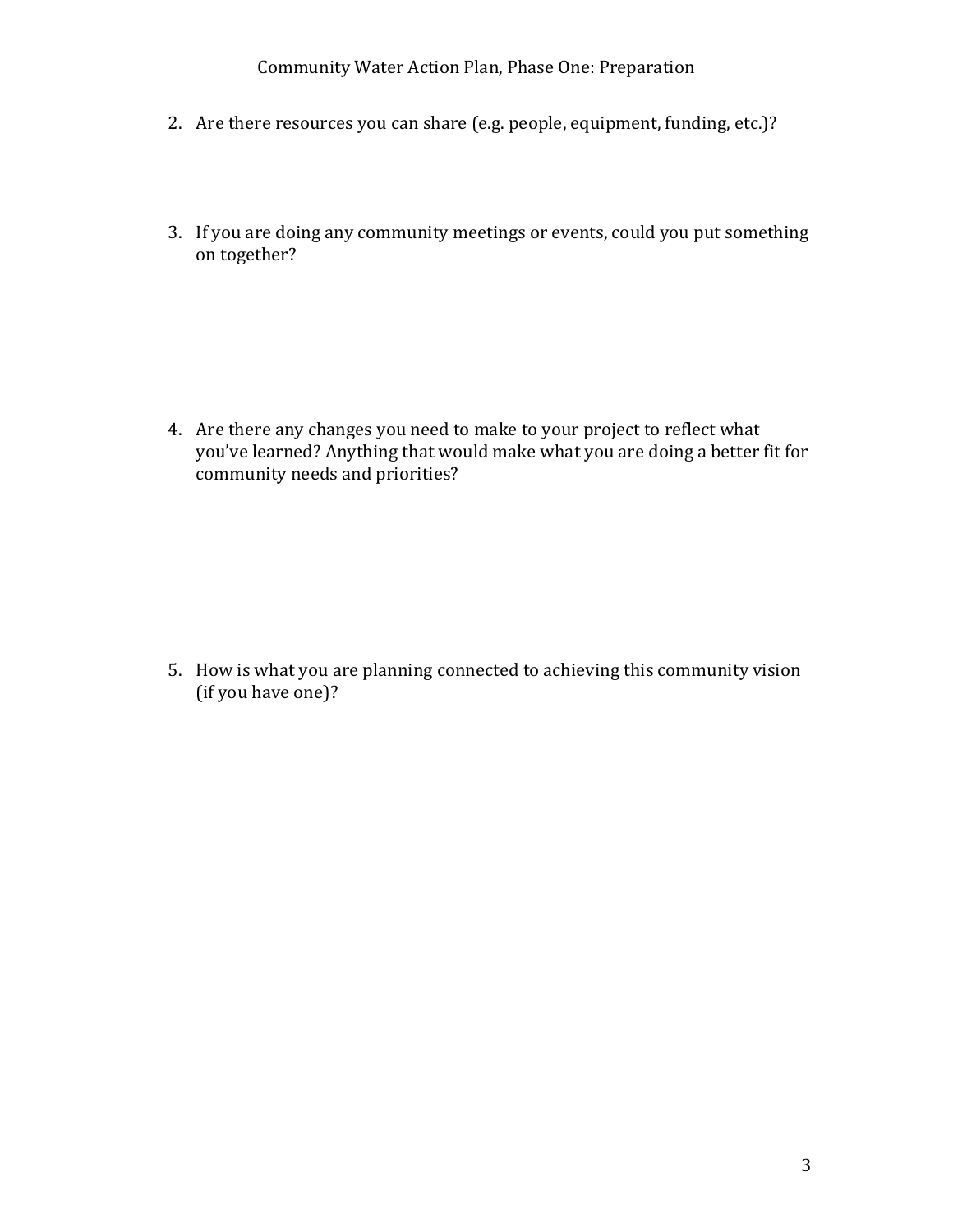# **Spread the Word: Communication!**

Who needs to know about your water project? How will you tell them? What will you tell them? Use this worksheet plan your project communication. Share what you are doing on Tiki-Toki to keep us all interested!

What are your 3-5 key messages about your project?

Who are you key audiences?

How should you communicate with them so they will best understand?

Use the table on the next page to organize your thoughts. This is your preliminary communication strategy for your project!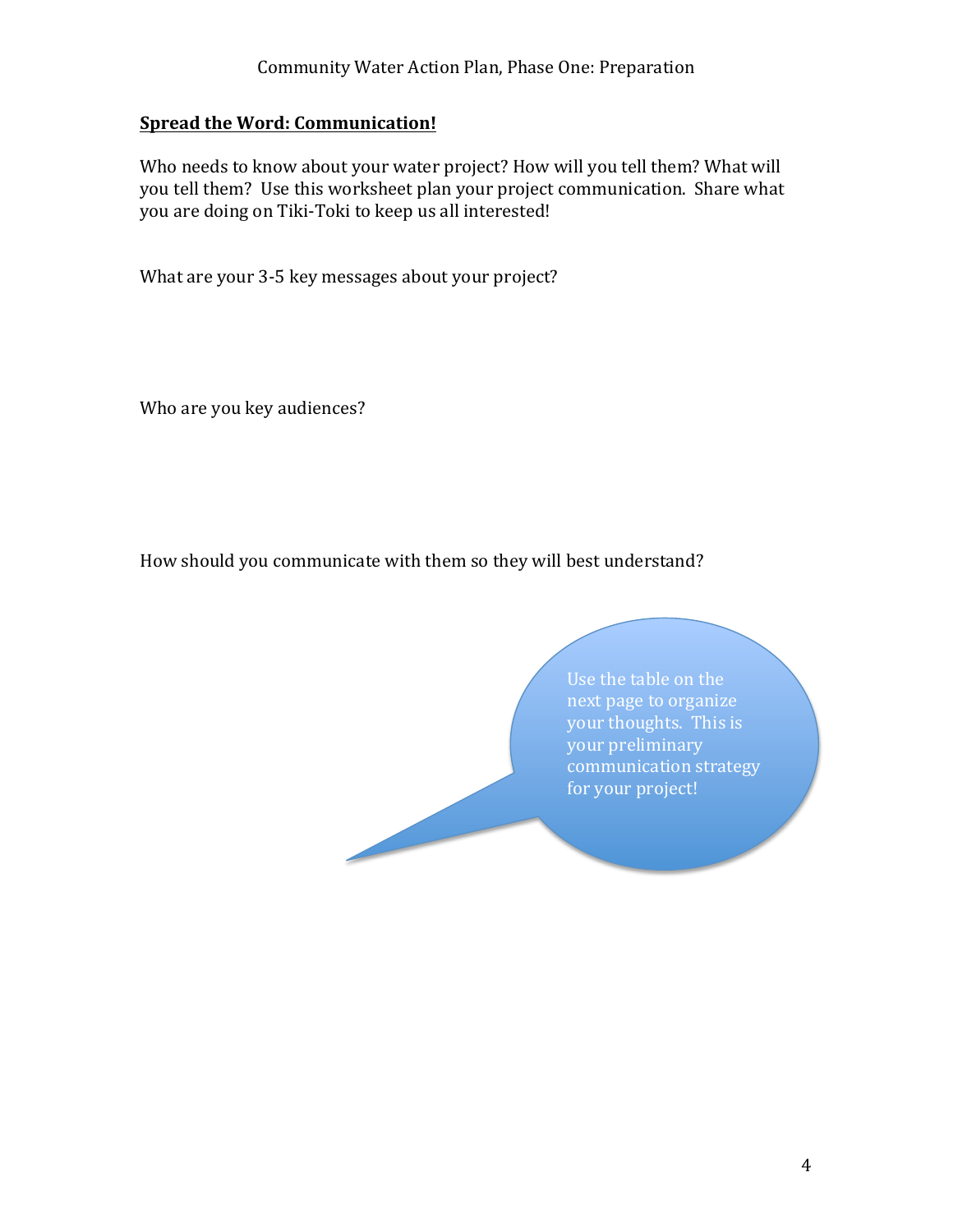# Community Water Action Plan, Phase One: Preparation

| Key Messages:<br>1) |                            |                          |
|---------------------|----------------------------|--------------------------|
| 2)                  |                            |                          |
| 3)                  |                            |                          |
| 4)                  |                            |                          |
| 5)                  |                            |                          |
|                     |                            |                          |
| Audience            | What will you say to them? | How will you reach them? |
|                     |                            |                          |
|                     |                            |                          |
|                     |                            |                          |
|                     |                            |                          |
|                     |                            |                          |
|                     |                            |                          |
|                     |                            |                          |
|                     |                            |                          |
|                     |                            |                          |